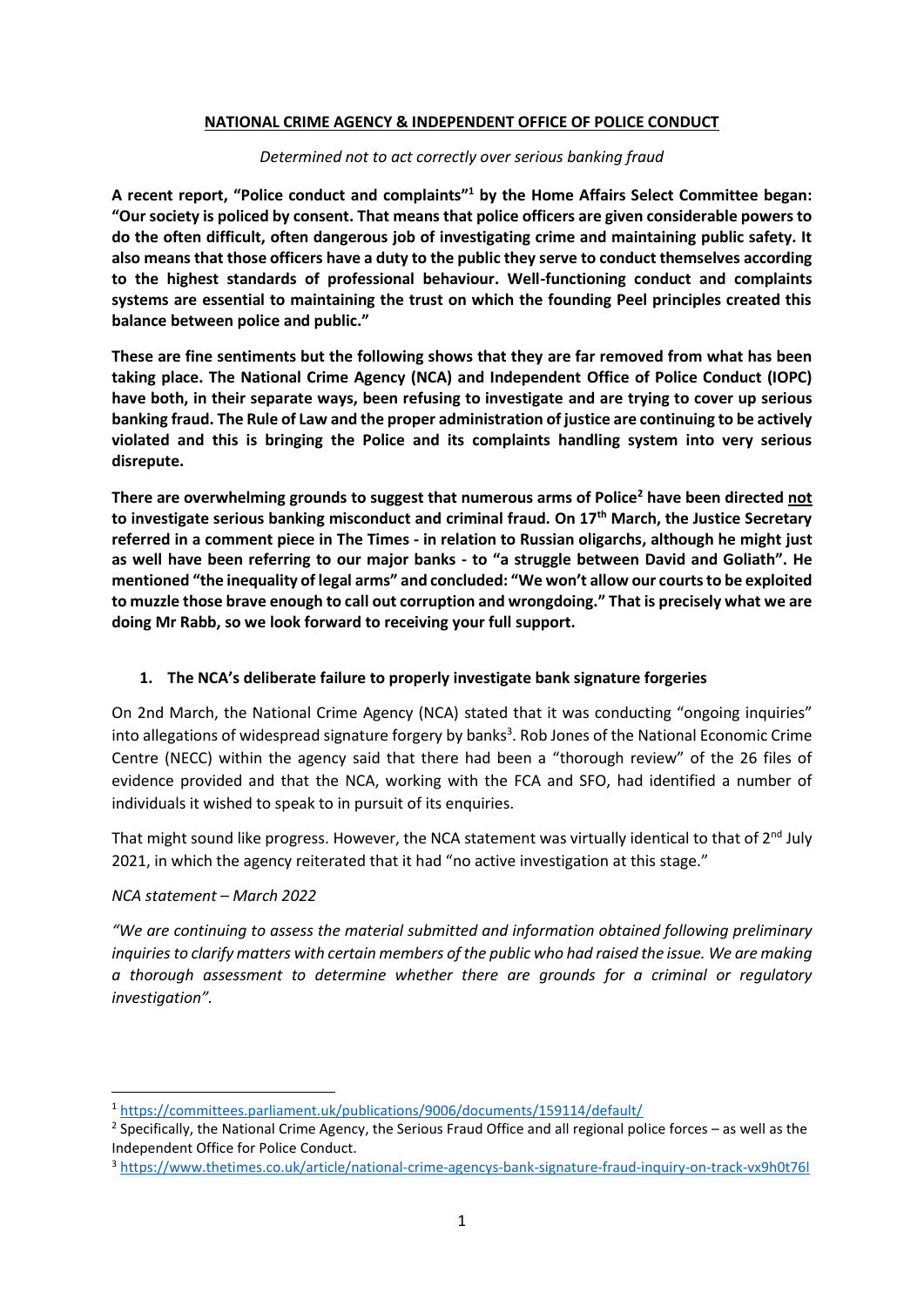There are several ways in which this response remains deeply unsatisfactory:

**NCA's stance – has it changed at all ?** Rob Jones is the interim director general of the NECC, having taken over from Graeme Biggar, who himself succeeded Lynne Owens as NCA director general last October. Back in July 2019, Ms. Owens was provided with extensive evidence of signature forgeries by banks including Royal Bank of Scotland (RBS) and Lloyds Banking Group and soon afterwards, stated that the NCA is "making a thorough assessment to determine whether there are grounds for a criminal or regulatory investigation". However, this line has been used at least three times in the intervening years and is wearing thin. The agency sounds as though it is merely reiterating its existing stance and playing for yet more time by saying that it has identified a number of individuals it wishes to speak to. The questions, which then follow, are: firstly, what exactly has the NCA been doing for the last two and a half years and secondly, have any of these individuals yet been interviewed ?

**NCA responsible with others for appalling state of fraud investigation in the UK:** Rob Jones of the NCA appeared with Commander Clinton Blackburn<sup>4</sup> of the City of London Police before the Justice Select Committee on February 22<sup>nd</sup>. Their performances were decidedly underwhelming, since it has been precisely those two bodies, together with the under-funded and under-resourced Serious Fraud Office (SFO), which have been responsible for the totally unacceptable state of fraud investigation in the UK. This has persisted for many years and the authorities have known all about it. Yet, they have deliberately failed to address it.

**Nearly three years since NCA asked to investigate bank signature forgeries:** When the NCA first received the evidence in July 2019, they played "pass the parcel" with the FCA and SFO to play for time. However, in four months' time, three years will have elapsed since the issue was brought to the attention of the UK's leading crime fighting agency, whose remit is to combat serious organised crime, which bank signature forgery undoubtedly represents. Yet, the NCA pursues other types of major criminality with remarkable vigour. However, as with its three-year investigation into additional aspects of the HBoS Reading fraud, the NCA has established a track record for turning a blind eye to serious banking fraud and refusing to investigate it adequately or properly. The NCA will know that their stance violates the proper conduct of the law but will also be aware that it enjoys complete protection from investigation, so it can act as it chooses, or is directed to act.

**Criminal or regulatory ?** The pretence that signature forgery constitutes only be a regulatory offence has been tried too often, just like the suggestion that these might be only civil, rather than criminal, offences. We would remind the NCA of the legal precedent set at Isleworth Crown Court in May 2021, where an individual, who had submitted forged documents to the High Court, was jailed for six years and firmly establishing such actions as criminal.

# **2. IOPC & the Lloyds Bristol frauds**

In addition to City of London Police, at least ten regional police authorities have refused to investigate allegations of serious banking fraud involving Lloyds Banking Group and / or tried to pretend that the evidence they have been shown relates to civil, rather than criminal, offences. One of the most notorious and long-standing examples has been that of Avon & Somerset Police (A&SP), which for more than a decade has declined to properly investigate widespread fraud alleged to have been

<sup>4</sup> T/Commander, Operations, National Lead Force for Economic Crime. National Police Chiefs Council lead for Asset Recovery and Financial Investigation.